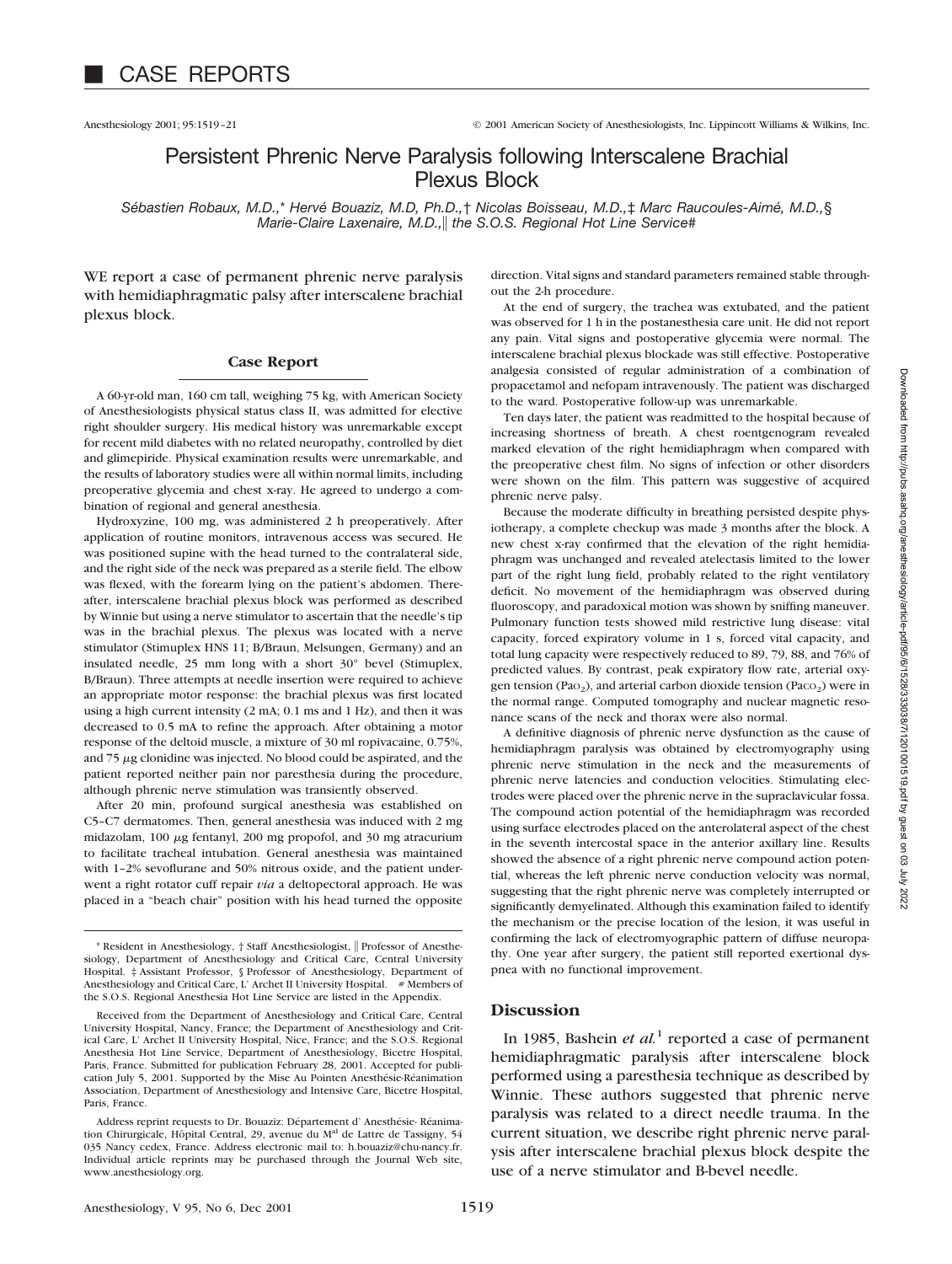The 100% incidence of ipsilateral hemidiaphragmatic paresis reported in patients undergoing interscalene brachial plexus block has been related to the spread of the local anesthetic solution either on C3–C5 roots or through the scalene anterior fascia.<sup>2</sup> This is not prevented by digital pressure and occurs with a variety of local anesthetics and doses. The main mechanism of this hemidiaphragmatic paresis is transient phrenic nerve block. This hypothesis is supported by the time profile of the paralysis, which is usually correlated with the pharmacologic properties of the local anesthetics used. However, this hemidiaphragmatic paresis is not usually associated with adverse clinical symptoms in healthy patients.

The mechanism of phrenic nerve paralysis in the current case may be caused by ischemic, mechanical, or chemical factors, which may occur either alone or in combination. The neural toxicity of ropivacaine has been studied after intraneural injection.<sup>3</sup> Results showed that ropivacaine seems to be devoid of toxicity. Moreover, considering the small diameter of a phrenic nerve (1.5 mm), an intraneural injection seems unlikely. However, needle trauma may easily explain the phrenic nerve injury observed in the current case and in the report of Bashein *et al.*<sup>1</sup> Indeed, such trauma has already been observed in patients undergoing central venous catheterization. $4-6$  Etiologies usually reported in the literature are needle trauma or compression resulting from hematoma.7 Functional respiratory recovery seems to be less after trauma than after hematoma.

Other causes of hemidiaphragmatic paralysis were considered. These etiologies were not compatible with the clinical course, the lack of electromyographic evidence of diffuse neuropathy, and the normal postoperative computed tomographic scan of the chest. In the current case, the surgical procedure is unlikely to explain the phrenic nerve paralysis. Moreover, even though the patient's head was rotated during surgery, this posture is unlikely to explain diaphragmatic paralysis. Indeed, such stretch mechanisms have been reported to be associated with cervical nerves roots injuries, but they were induced by severe trauma<sup>8</sup> or cervical chiropractic manipulation<sup>9</sup> and often lead to transient phrenic nerve palsy only. Conversely, the chronology of the events is in favor of a complication related to the interscalene block, and the symptoms can be attributed to a severe phrenic neuropathy, such as axonotmesis or neurotmesis. Moreover, taking into account both the distance between the diaphragm and the site of nerve injury, the lesion can be considered to be permanent beyond 12 months after the initial injury, according to the usual speed of regeneration (1 mm/day). Such a long follow-up study has been performed only in the case published by Bashein *et al.*<sup>1</sup> and in the current one.

This report stresses that the use of a nerve stimulator or a B-bevel needle does not guarantee that complications will not occur. Preliminary data from France also suggest that nerve complications can occur despite the use of a nerve stimulator, even with an apparently uneventful block (in 4 of 9 patients with neurologic complications reported, no risk factor could be identified [S.O.S. Regional Anesthesia Hot Line, Paris, France, unpublished data, obtained August 1998–May 1999]). It is noteworthy that the patient was installed with his forearm resting on his abdomen. With the forearm positioned that way, an ipsilateral diaphragmatic contraction may have been misinterpreted as an elbow contraction. Therefore, we recommend that patients be placed supine, with their arms by their sides. The sudden occurrence of diaphragmatic contractions should alert and indicate that the needle should be gently moved posteriorly.

It is interesting to note that the majority of patients with phrenic nerve paralysis reported in the literature did not report during the procedure paresthesia or shoulder pain that lead to nerve injury. $4-6$  Nevertheless, because referred pain from phrenic nerve irritation is mainly located in the shoulder, it is conceivable for a patient to report right shoulder pain while the needle tip comes in contact with the phrenic nerve. This has been reported during central venous catheterization.<sup>10</sup> Therefore, subjective paresthesia to the shoulder during interscalene block could also be misinterpreted as an appropriate location of the needle tip, which is actually anterior to the plexus.

### **References**

1. Bashein G, Robertson HT, Kennedy WF: Persistent phrenic nerve paresis following interscalene brachial plexus block. ANESTHESIOLOGY 1985; 63:102–4

2. Urmey WF, Talts KH, Sharrock NE: One hundred percent incidence of hemidiaphragmatic paresis associated with interscalene brachial plexus anesthesia as diagnosed by ultrasonography. Anesth Analg 1991; 72:498–503

3. Bouaziz H, Lan GB, Grignon Y, Leblanc AL, Merle M, Laxenaire MC: Effect of ropivacaine injected into peripheral nerve in rats using the sciatic functional index (abstract). Eur J Anaesthesiol 2000; 17:115:A-375

4. Drachler DH, Koepke GH, Weg JG: Phrenic nerve injury from subclavian vein catheterization: Diagnosis by electromyography. JAMA 1976; 236:2880–1 5. Vest JV, Pereira M, Senior RM: Phrenic nerve injury associated with veni-

puncture of the internal jugular vein. Chest 1980; 78:777–9 6. Armengaud MH, Trevoux-Paul J, Boucherie JC, Cousin MT: Diaphragmatic

paralysis after puncture of the internal jugular vein. Ann Fr Anesth Reanim 1991; 10:77–80

7. Deperriaz B, Essinger A, Morin D, Goy JJ, Buchser E: Isolated phrenic nerve injury after apparently atraumatic puncture of the internal jugular vein. Intensive Care Med 1989; 15:132–4

8. Park GR, Young GB: Demonstration of phrenic nerve paralysis and its subsequent recovery by ultrasound. Intensive Care Med 1981; 7:145–6

9. Heffner JE: Diaphragmatic paralysis following chiropractic manipulation of the cervical spine. Arch Intern Med 1985; 145:562–4

10. Stock MC, Downs JB: Transient phrenic nerve blockade during internal jugular vein cannulation using the anterolateral approach. ANESTHESIOLOGY 1982; 57:230–3

# **Appendix: The S.O.S. Regional Anesthesia Hot Line Service**

Yves Auroy, M.D., Laurent Bargues, M.D. (Staff Anesthesiologists, Département d'Anesthesie, Hôpital D'instruction des Armees, Percy, Clamart, France); Dan Benhamou, M.D. (Professor and Chairman, Département d'Anesthésie et de Réanimation, Hôpital de Bicètre, Univer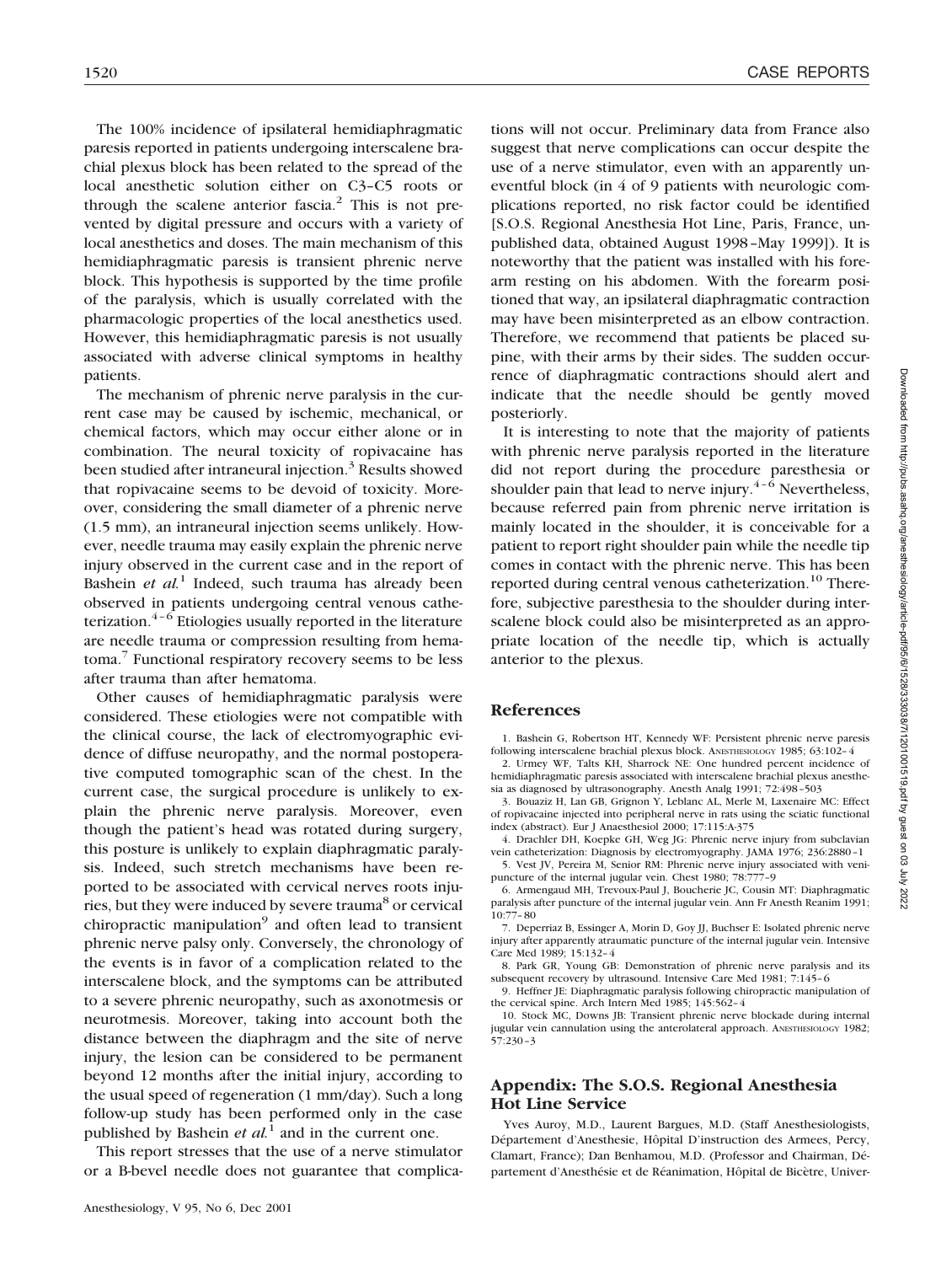sité Paris Sud, France); Hervé Bouaziz, M.D., Ph.D. (Staff Anesthesiologist, Département d'Anesthésie et de Réanimation, Hôpital Central, Nancy, France); Claude Ecoffey, M.D. (Professor and Chairman, Département d'Anesthésie et de Réanimation 2, Hôpital Ponchaillou, Univer-

sité de Rennes, France); Frédéric J. Mercier, M.D. (Staff Anesthesiologist, Département d'Anesthésie, Hôpital Béclère, Clamart, France); Kamran Samii, M.D. (Professor and Chairman, Coordination d'Anesthésie et de Réanimation, Université de Toulouse, France).

Anesthesiology 2001; 95:1521–3 © 2001 American Society of Anesthesiologists, Inc. Lippincott Williams & Wilkins, Inc.

# Continuous Posterior Lumbar Plexus Block for Acute Postoperative Pain Control in Young Children

*Didier Sciard, M.D.,*\* *Maria Matuszczak, M.D.,*\* *Ralf Gebhard, M.D.,*† *Jennifer Greger, M.D.,*‡ *Tameen Al-Samsam, M.D.,*§ *Jacques E. Chelly, M.D., Ph.D., M.B.A.*

IT is well-established that postoperative pain is frequently poorly managed in children and that they receive relatively less analgesic than adults. Side effects associated with the use of opioids<sup>1</sup> often limit their administration. Although neuroaxial continuous block techniques represent an interesting alternative, their associated side effects (urinary retention, hypotension, intrathecal infection, post–dural puncture headache, and the poor tolerance of a lasting bilateral sensory and motor block in children) limit these continuous techniques.2 Although it was shown that complications of central blockade are rare, $3,4$  bilateral blockade is unnecessary for a unilateral operation. We present two cases of the use of continuous lumbar plexus block as a main postoperative orthopedic analgesia in young children.

#### **Case Reports**

#### *Case 1*

A 4-yr-old, 20-kg boy was admitted at the Memorial-Hermann Children Hospital (Houston, Texas) after an automobile–pedestrian accident. At the time of arrival, he was diagnosed with a skull fracture, a scalp avulsion, and a right femur fracture. The femur fracture consisted of a proximal transverse subtrochanteric fracture and was placed on traction. The open reduction and fixation of the femur was performed 7 days later during general anesthesia. At the end of surgery, the child

Additional material related to this article can be found on the ANESTHESIOLOGY Web site. Go to the following address, click on Enhancements Index, and then scroll down to find the appropriate article and link. http://www.anesthesiology.org

♠

was placed in a left lateral position for the placement of a posterior lumbar plexus catheter during general anesthesia (See video on the ANESTHESIOLOGY Web site).

First, a vertical line was drawn at the level of the highest point of the right iliac crest. Second, a horizontal line parallel to the spine process line was drawn at the level of the right posterior iliac spine. The site of the introduction of the needle was defined as the intersection between these two lines. An insulated 18-gauge, 50-mm introducer Sprotte needle (Pajunk, Albany, NY) was connected to a nerve stimulator (Stimuplex HNS 11; B-Braun Medical, Bethlehem, PA) set up to deliver a current of 1.5 mA, two times per second (2 Hz), with an impulse duration of 0.1 ms with the neutral electrode placed on the opposite leg.

The needle was introduced perpendicular through the skin in search of the transverse process of L5 and then oriented slightly cranially. At a depth of 3 cm, a quadriceps contraction was elicited, indicating the stimulation of the lumbar plexus. The intensity of the current was progressively decreased, and the position of the needle was adjusted to maintain the same motor response with a current of 0.5 mA. After negative aspiration for blood, a test dose of 2 ml of a 0.2% ropivacaine– 1.5% mepivacaine (vol/vol) mixture was slowly injected and followed by 12 ml of the same mixture for a total volume of 14 ml. This was followed by the placement of a 20-gague Stimulong plexus catheter (Pajunk) introduced about 1 cm beyond the tip of the introducer needle (4 cm at the skin). The catheter was secured in place with steri-strip (3M Health Care, St. Paul, MN) and covered with a tegaderm (3M Health Care, St. Paul, MN). The child was placed in a supine position, was awakened, underwent extubation, and was transferred to the postoperative acute care unit. The absence of epidural spread was assessed by hemodynamic stability after the performance of the blocks and by the presence of an adequate reaction to pin prick of the opposite leg after emergence. Standard anesthesia care monitoring was used during the procedure and recovery. In the postoperative acute care unit, a continuous infusion pump (Baxter AP II; Baxter Healthcare, Deerfield, IL) was connected to the lumbar plexus catheter and set up to deliver a continuous infusion of 0.2% ropivacaine at a rate of 4 ml/h. The acute orthopedic pain management team took care of the child until discharge from the hospital.

Postoperatively, the child did not request morphine. He slept the full night after his surgery, for the first time since he arrived in our facility. He received a total of only 450 mg acetaminophen on the first postoperative day, and 5 ml acetaminophen plus codeine elixir on one and two occasions on the first and second postoperative days, respectively. No side effects or complications were observed. The nurses and parents were satisfied with the child's postoperative pain management.

#### *Case 2*

A 16-month-old, 12-kg boy was involved in a lawnmower accident. He was admitted at the Memorial-Hermann Children Hospital. At the time of arrival, the child had a partial left great toe amputation, a right

<sup>\*</sup> Visiting Associate Professor of Anesthesiology, † Assistant Professor of Anesthesiology and Director of Same Day Surgery Clinic, ‡ Assistant Professor, Assistant Director of Residency Training, and Assistant Director of Orthopaedic Anesthesia and Orthopaedic Acute Pain Service, § Regional Anesthesia Fellow, Professor, Director of Regional Anesthesia, and Director of Orthopaedic Anesthesia and Orthopaedic Acute Pain Service, Department of Anesthesiology, The University of Texas Medical School at Houston, Houston, Texas.

Received from the Memorial Hermann Hospital, Houston, Texas. Submitted for publication March 16, 2001. Accepted for publication July 19, 2001. Supported by the Department of Anesthesiology, The University of Texas Medical School-Houston, Houston, Texas.

Address reprint requests to Dr. Chelly: The University of Texas, Health Science Center at Houston, Department of Anesthesiology, 6431 Fannin, MSB 5.020, Houston, Texas 77030-1503. Address electronic mail to: Jacques.E.Chelly@uth.tmc.edu. Individual article reprints may be purchased through the Journal Web site, www.anesthesiology.org.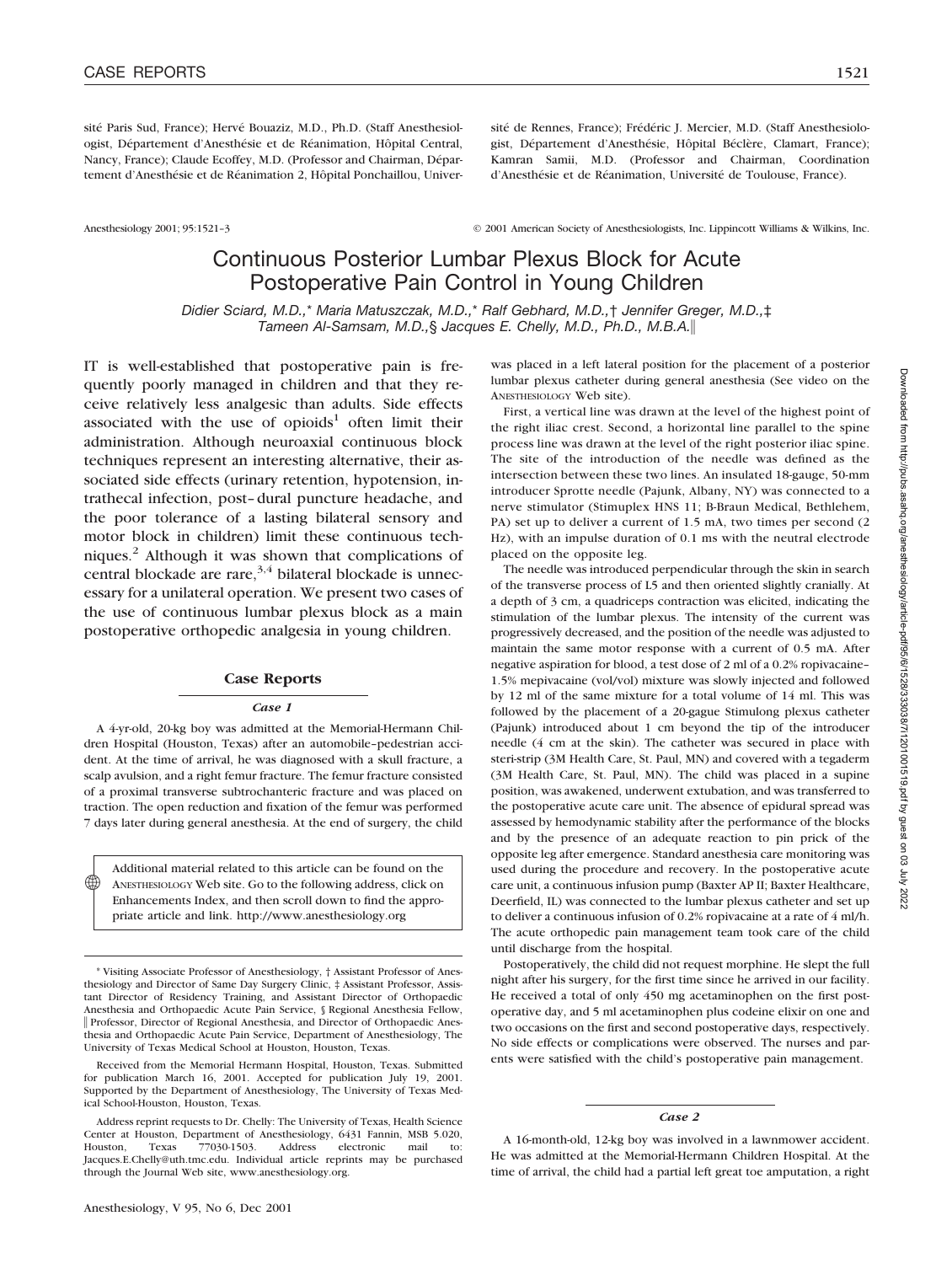

**Fig. 1. Landmarks for the placement of lumbar plexus catheter in a 16-month-old, 12-kg child. SIC superior iliac crest;**  $PIS = posterior$  iliac spine;  $SP = spinous$ **processes.**

femur fracture associated with a severe injury of the knee, and multiple lacerations to his right thigh. After proper consent was received, he underwent irrigation and drainage and a free vascularized tissue transfer of the right leg. This was followed by irrigation and drainage of the left foot on the next day and by an open reduction of the right femur and knee during general anesthesia. A continuous posterior lumbar plexus block was performed after induction of general anesthesia and positioning of the child in the left lateral position (fig. 1).

The landmarks and technique used as well as the follow-up of this patient were the same as those described in the first case, except that (1) an insulated 18-gauge, 25-mm Sprotte needle was used; (2) the lumbar plexus was found at a depth of 25 mm; (3) a test dose of 2 ml was used, followed by the injection of 6 ml of the same mixture for a total volume of 8 ml; (4) the 20-gauge Stimulong plexus catheter was introduced 3.5 cm at the skin; and (5) 0.2% ropivacaine was infused at a rate of 2 ml/h. Also in this case, the child did not require morphine postoperatively. The child only received acetaminophen on one and two occasions on the first and second postoperative days, respectively.

## **Discussion**

Continuous femoral infusions have been proven to provide effective postoperative pain control in children.5,6 To our knowledge, these cases represent the first report of continuous posterior lumbar infusions for postoperative pain management in orthopedics in young children. The approach used was similar to the one described by Dalens *et al.*<sup>7</sup> in children according to the original landmarks described by Winnie<sup>8</sup> in adults. Dalens *et al.*<sup>9</sup> also evaluated the approach of the lumbar plexus block described by Chayen *et al.*<sup>10</sup> and reported that this approach was associated with an epidural spread in 90% of the cases and was therefore less suitable for unilateral lumbar plexus block.

The depths at which the lumbar plexus was found were approximately 2.5 and 3.0 cm for our 17-month-old and 4-yr-old patients, respectively. These findings are within the limits described by Dalens *et al.*,<sup>7</sup> who estab-

Anesthesiology, V 95, No 6, Dec 2001

lished a relation between the depth of the lumbar plexus and the age and the weight of the child (2–2.5 cm for a 1-yr-old infant to 6.0 cm for a 16-yr-old adolescent). Because the depth at which the lumbar plexus is found depends on age, it is clear that the introduction of a needle beyond the recommended depth increases the risk of intraabdominal organ damage. It is critical to recognize that in infants and children, the placement of catheters allowing continuous perineural infusions of local anesthetics requires appropriate expertise and understanding of infant anatomy and, especially for this approach, should be performed by experts in pediatric peripheral nerve blocks.

In adults, the posterior approach to the lumbar plexus is recognized to provide a complete block of the femoral, lateral cutaneous femoral, and obturator nerves. In contrast, the anterior approach to the lumbar plexus (three-in-one block) often misses the lateral cutaneous femoral nerve, the obturator nerve, or both. Although it seems that the anterior approach is preferred for pain management of femoral fracture in infants and children,<sup>5,6</sup> the posterior approach was chosen as the technique that most likely would also block the lateral cutaneous femoral and obturator nerves. This was necessary to cover the lateral surgical approach in the first case and the associated lateral laceration and the medial lesion of the knee in the second case. Despite the obvious inability to evaluate the extent of a sensory block in young children, the absence of postoperative requirement for morphine in view of the types of surgeries and expected postoperative pain suggests that indeed our choice produced an appropriate sensory block of the femoral, obturator, and lateral femoral cutaneous nerves.

The use of a continuous infusion technique in infants and children raises questions about the choice, concen-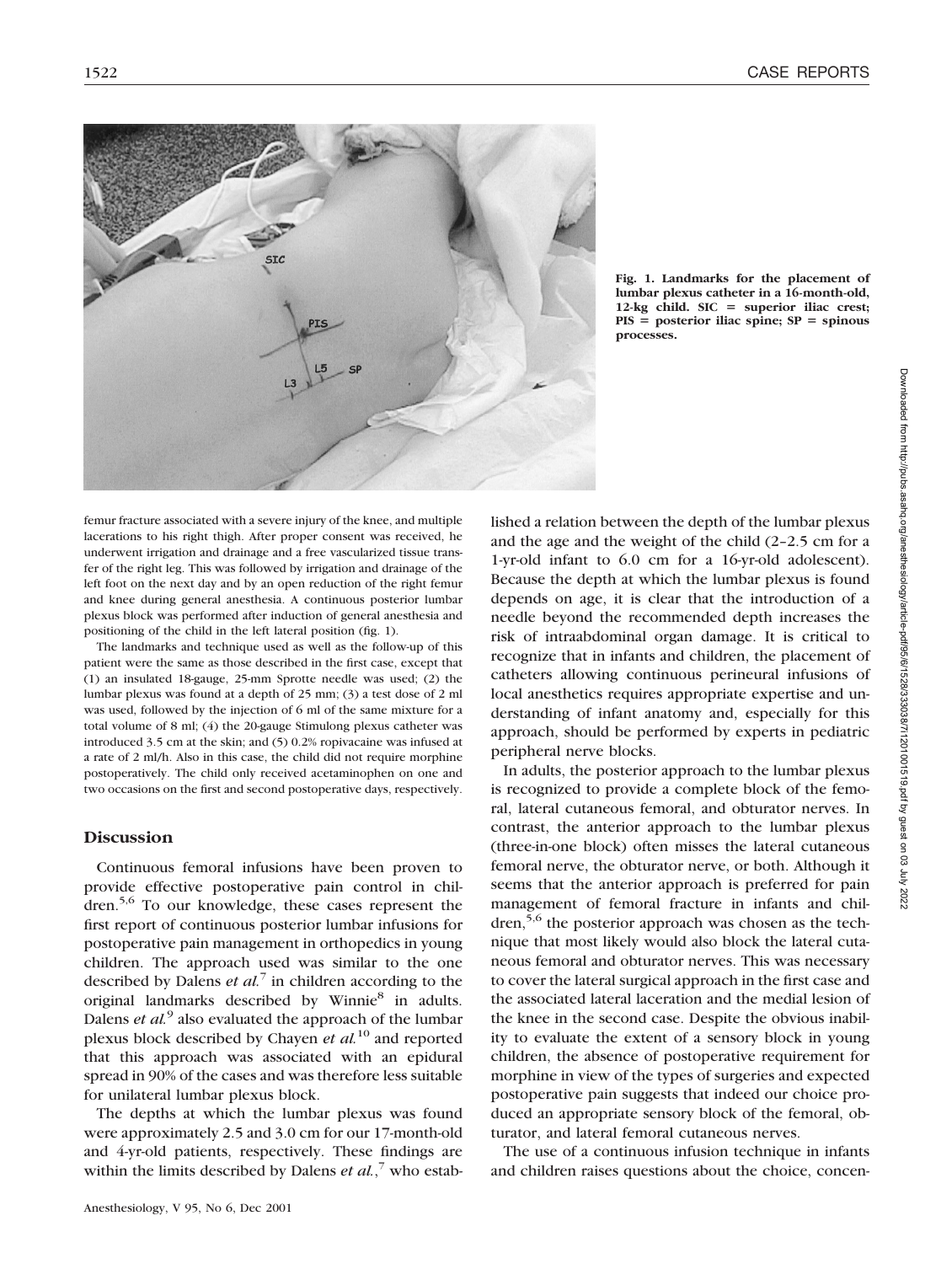tration, and rate of infusion of local anesthetics. We chose 0.2% ropivacaine rather than lidocaine or bupivacaine. Like other local anesthetics, the use of ropivacaine is not approved in infants. Nevertheless, local anesthetics are used for neuroaxial continuous blocks, including epidural and caudal blocks.<sup>11,12</sup> In this respect,  $0.2\%$ ropivacaine has been demonstrated to be safe and effective for epidural continuous infusions at rates similar to those we chose in this infant.<sup>11</sup> At these rates,  $0.2\%$ ropivacaine has been proven to produce plasma concentrations below those considered toxic in adults. Additional studies investigating the plasma concentrations generated by these dosages are required to confirm the safety of this agent. However, the determination of the local plasma concentration of anesthesia in the absence of a relation between plasma concentrations and clinical symptoms of toxicity is of limited value in the infant. It is well-established that the permeability of the brain barrier as well as the sensitivity of the brain and heart varies with age.

These two case reports represent successful postoperative management of orthopedic pain in children using continuous posterior lumbar plexus infusion. This approach is most likely to provide a complete block of the lumbar plexus and consequently minimizes the need for additional opioids during the postoperative period. How-

ever, it is important to recognize that lumbar plexus block in infants and children should only be performed by trained anesthesiologists.

## **References**

1. Lloyd-Thomas AR: Pain management in pediatric patients. Br J Anaesth 1990; 64:85–104

2. Wood C, Goresky G, Klassen K, Kuwahara B, Neil G: Complications of continuous epidural infusions for postoperative analgesia in children. Can J Anaesth 1994; 41:613–20

3. Giaufré E, Dalens B, Gombert A: Epidemiology and morbidity of regional anesthesia in children: A one-year prospective survey of the French-language Society of Pediatric Anesthesiologists. Anesth Analg 1996; 83:904–12

4. Flandin-Blety C, Barrier G: Accidents following extradural analgesia in children: The results of a retrospective study. Paediatr Anaesth 1995; 5:41–6

5. Johnson CM: Continuous femoral nerve blockade for analgesia in children with femoral fractures. Anaesth Intensive Care 1994; 22:281–3

6. Tobias JD: Continuous femoral nerve block to provide analgesia following femur fracture in a paediatric ICU population. Anaesth Intensive Care 1994; 22:616–8

7. Dalens B: Chapter 13, Lumbar plexus block, Regional Anesthesia in Infants, Children and Adolescents, 2nd edition. Edited by Dalens B. Baltimore, Williams & Wilkins, 1995, pp 313–40

8. Winnie AP, Ramamurthy S, Durrani Z, Radonjic R: Plexus for lower extremity surgery: New answers to old problems. Anesthesiol Rev 1974; 1:11–6

9. Dalens B, Tanguy A, Vannenville G: Lumbar plexus block in children: Comparison of two procedures in 50 patients. Anesth Analg 1988; 67:750–8

10. Chayen D, Nathan H, Chayen M: The psoas compartment block. ANESTHE-SIOLOGY 1976; 45:95–9

11. Moriatry A: Postoperative extradural infusion in children: Preliminary data from a comparison of bupivacaine/diamorphine with plain ropivacaine. Paediatr Anaesth 1999; 9:423–7

12. Ivani G, Lampugnani E, De Negri P, Lonnqvist PA, Broadman L: Ropivacaine *vs* bupivacaine in major surgery in infant. Can J Anaesth 1999; 46:467–9

Anesthesiology 2001; 95:1523–4 © 2001 American Society of Anesthesiologists, Inc. Lippincott Williams & Wilkins, Inc.

# Hepatocellular Injury following the Administration of Propofol

*Kapil Anand, M.D.,*\* *Michael A. Ramsay, M.D.,*† *Jeffrey S. Crippin, M.D.*‡

DRUG-INDUCED liver injury may occur in the postoperative period and has been reported as a result of exposure to several anesthetic agents. Although inhalational agents are often suspected, many drugs administered in the perioperative period can cause liver injury. The injury may be dose related, as with acetaminophen, or may be idiosyncratic, such as isoniazid. The parent molecule or a toxic metabolic intermediary may act as the hepatotoxin. The histologic injury can be diffuse with cholestasis, inflammation, and necrosis. Hepatocellular injury in the immediate postoperative period may be the result of a direct hepatotoxin or hepatic oxygen deprivation caused by alterations in the splanchnic and hepatic circulation when surgical manipulations occur near these blood vessels, with a potential confounding effect of the anesthetic agent. $<sup>1</sup>$  This report examines the</sup> causation of toxic hepatitis after administration of propofol as a sole general anesthetic agent for a minor surgical procedure.

#### **Case Report**

A 17-yr-old, 56.8-kg girl presented for outpatient left femoral hernia repair. She had a history of bronchial asthma that was being treated with salmeterol xinafoate inhalation aerosol, fluticasone propionate inhalational aerosol, zafirlukast tablets, and cetirizine hydrochloride tablets. Three years before this admission, she had undergone Nissen fundoplication as a treatment for gastric reflux. She had a history of an episode of hepatitis A as an infant, which had resolved. Liver biochemistries performed 6 months before this admission were within normal range. Previous general anesthetics, including sodium methohexital, had been associated with severe postoperative nausea and vomiting. The patient was a high school student who denied tobacco, ethanol, or intravenous drug abuse. The patient had a history of multiple drug allergies, including codeine, morphine, meperidine, fentanyl, ketorolac, penicillin, lorazepam, and midazolam. The allergy symptoms reported were nausea and vomiting after administration of the analgesics,

<sup>\*</sup> Resident in Anesthesiology, Department of Anesthesiology and Pain Management, University of Texas Southwestern Medical School, Dallas, Texas. † Chief of Anesthesiology and Pain Management, Department of Anesthesiology and Pain Management, Baylor University Medical Center, Dallas, Texas. ‡ Associate Professor of Medicine, Department of Internal Medicine, Medical Director, Liver Transplantation, Washington University School of Medicine, St. Louis, Missouri.

Received from Baylor University Medical Center, Dallas, Texas. Submitted for publication April 10, 2001. Accepted for publication July 19, 2001. Support was provided solely from institutional and/or departmental sources.

Address reprint requests to Dr. Ramsay: Baylor University Medical Center, 3500 Gaston Avenue, Dallas, Texas 75246. Address electronic mail to: docram@baylordallas.edu. Individual article reprints may be purchased through the Journal Web site, www.anesthesiology.org.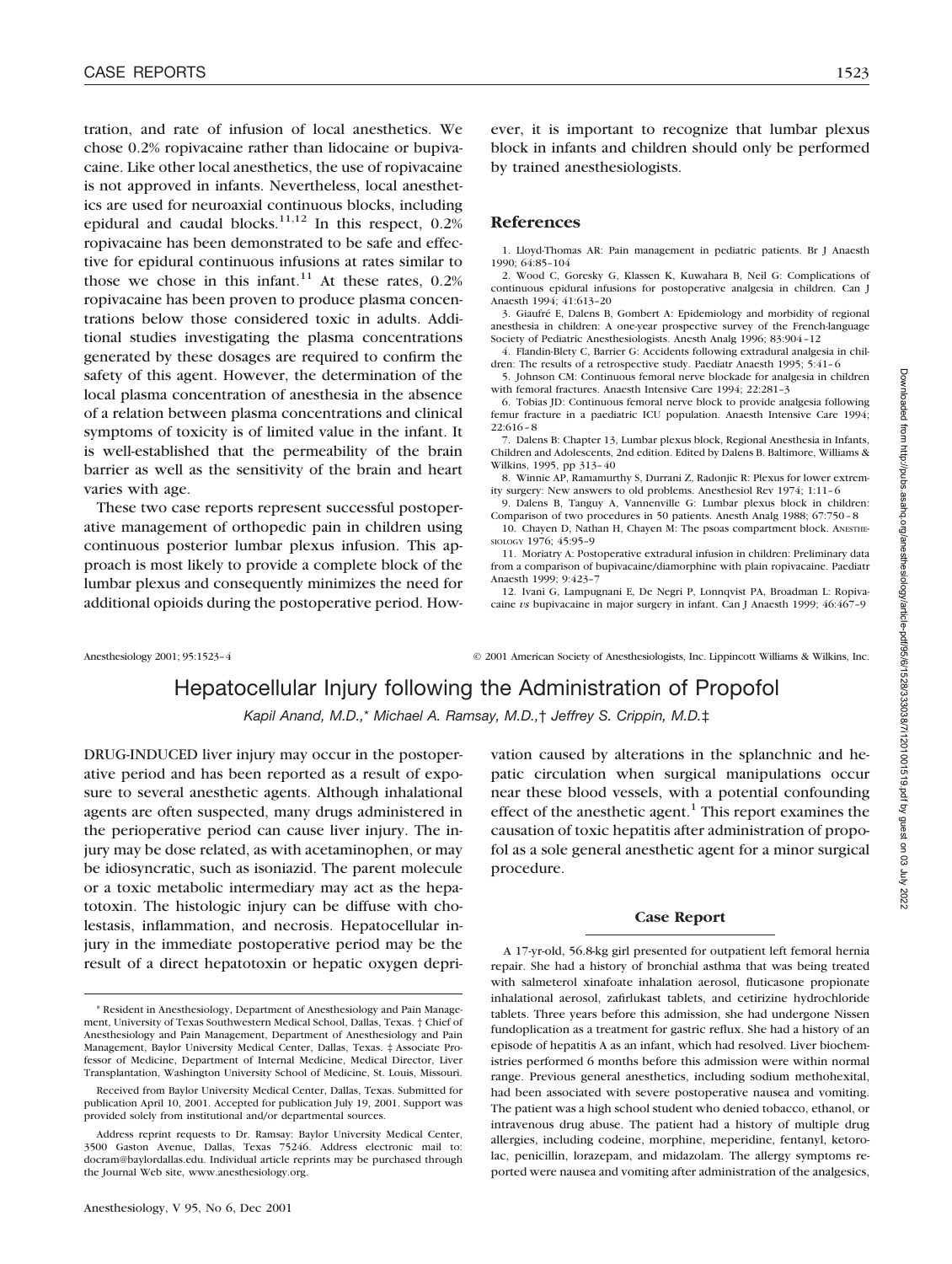a skin rash after penicillin administration, and bronchospasm after lorazepam or midazolam administration. She had no known hepatotoxic reactions to any medications. At the time of physical examination, she appeared healthy and without abnormalities other than a left femoral hernia. Her serum human choriogonadotropin test results were negative.

The hernia repair was performed during intravenous anesthesia using propofol (with disodium edetate) as the sole anesthetic agent. The propofol emulsion was infused at a mean dose of 150  $\mu$ g · kg<sup>-1</sup> · min<sup>-1</sup> for a total dose of 682 mg. Oxygen supplementation was administered, and the oxygen saturation was maintained at 100%. Bupivacaine, 0.5% (75 mg total), was infiltrated into the surgical wound. The procedure lasted 1 h 20 min, and the patient was hemodynamically stable throughout this period. There were no apparent surgical or anesthetic complications. The patient was in satisfactory condition throughout her stay and was discharged to her home after a routine stay in the postanesthesia care unit.

After discharge from the hospital, the patient developed severe nausea and vomiting. She was readmitted to the hospital the day after surgery because of persistent nausea, vomiting, retching, and dehydration. She denied acute abdominal pain, fever, or chills. She had not taken any medication except promethazine, in an attempt to control her nausea. The results of her physical examination were unremarkable, except for the presence of a tachycardia and diffuse abdominal discomfort considered to be secondary to retching.

At the time of readmission to the hospital, laboratory analysis revealed a serum aspartate aminotransferase concentration of 241 U/l (normal range, 5–50 U/l) and a serum alanine aminotransferase concentration of 174 U/l (normal range, 5–40 U/l). Total serum bilirubin, serum alkaline phosphatase, and serum  $\gamma$ -glutamyl transferase values were normal. A urine examination yielded normal results. The diagnosis of acute hepatitis of unknown etiology was made, and hepatology consultation was obtained. She received intravenous rehydration while undergoing a complete diagnostic assessment. The serum aspartate aminotransferase and alanine aminotransferase concentrations increased to 1,423 and 1,567 U/L, respectively, during the next 36 h, and a prothrombin time of  $14.9$  s (normal range,  $\leq 12$  s) was reported. On postoperative day 3, the serum aspartate aminotransferase and alanine aminotransferase concentrations were noted to have stabilized at 997 and 1,298 U/l, respectively. A repeat analysis of liver biochemistries 10 days later revealed a serum aspartate aminotransferase concentration of 20 U/l and a serum alanine aminotransferase concentration of 62 U/l. The laboratory evaluation did not reveal a viral etiology. The viral screen included hepatitis A, B, and C, cytomegalovirus, and Epstein-Barr virus. Antinuclear antibody and smooth muscle antibody titers were not increased. The ceruloplasmin concentration was also normal. Abdominal ultrasound examination did not reveal the presence of gallstones and was otherwise unremarkable.

### **Discussion**

The etiology of this girl's acute postoperative hepatitis seems to be drug induced; common viral etiologies have been excluded. The presentation of severe nausea and vomiting and the speed of onset are somewhat unusual for a drug-induced hepatic injury, but no other cause could be identified, despite extensive evaluation. The symptoms of recurrent nausea and vomiting after anesthesia, together with the multiple drug allergies, caused acute porphyria to be considered in the differential diagnosis. Porphyria may be associated with hepatitis, but this is usually a chronic presentation, not an acute hepatitis with rapid resolution as reported in this patient. The urinary examination did not reveal the presence of porphyrins or porphobilinogen, again making acute porphyria an unlikely diagnosis. $<sup>2</sup>$ </sup>

This pattern of acute liver injury seemed most likely to be caused by a severe ischemic event or a drug-induced toxic injury. Because there was no evidence for a hemodynamic or hypoxic event, we conclude there was a causal relation between the administration of propofol and the hepatocellular injury. This agent has never been reported to cause acute liver injury after a brief exposure, although it has been associated with the development of acute pancreatitis. $3,4$ 

The association between the administration of propofol and the development of hepatocellular injury has been reported after a long-term infusion. This has been documented by the measurement of plasma concentrations of glutathione S-transferase that are increased in the presence of hepatocellular damage and the leakage of cytosolic enzymes into the extracellular space. $5-7$  Other adverse reports of liver damage associated with propofol have again followed long-term infusions and also have been associated with the presence of lactic acidemia, bradyarrhythmias, and rhabdomyolysis.8

Unfortunately, a liver biopsy was not performed to further assess the amount of liver injury. However, with her spontaneous improvement, it was difficult to justify a biopsy from the standpoint of practicality. Furthermore, the patient has not been rechallenged with propofol to confirm a hepatotoxic reaction. We have recommended that she list propofol as a drug allergy in order to prevent future exposures.

This case report suggests hepatotoxicity following a brief exposure to propofol. Abnormal liver biochemistries detected after the use of this agent were assessed carefully and thoroughly, and propofol-induced hepatotoxicity has to be considered in the differential diagnosis.

### **References**

1. Gelman S: General anesthesia and hepatic circulation. Can J Physiol Pharmacol 1987; 65:1762–79

2. Gross U, Hoffman GF, Doss MO: Erythropoietic and hepatic porphyrias. J Inherit Metab Dis 2000; 23:641–61

3. Leisure GS, O'Flaherty J, Green L, Jones DR: Propofol and postoperative pancreatitis. ANESTHESIOLOGY 1996; 84:224–7

4. Bird H, Brim V: Propofol and postoperative pancreatitis. Anaesthesia 2000; 55:506–7

5. Tianen P, Lindgren L, Rosenberg PH: Disturbance of hepatocellular integrity associated with propofol anesthesia in surgical patients. Acta Anaesthesiol Scand 1995; 39:840–4

6. Motsch J, Schmidt H, Bach A, Bottinger BW, Bohrer H: Long-term sedation with propofol and green discoloration of the liver. Eur J Anaesth 1994; 11:499– 502

7. Granados Llamas LM, Navas Rivera E, Marenco de la Fuente ML, Balanza Ortiz R, Suarez Collazos F, Puente Egido JJ: Mobilization of alpha-glutathione S-transferase in the anesthetized patient. Rev Esp Anestesiol Reanim 1999; 46: 350–3

8. Cray SH, Robinson BH, Cox PN: Lactic academia and bradyarrhythmia in a child sedated with propofol. Crit Care Med 1998; 26:2087–92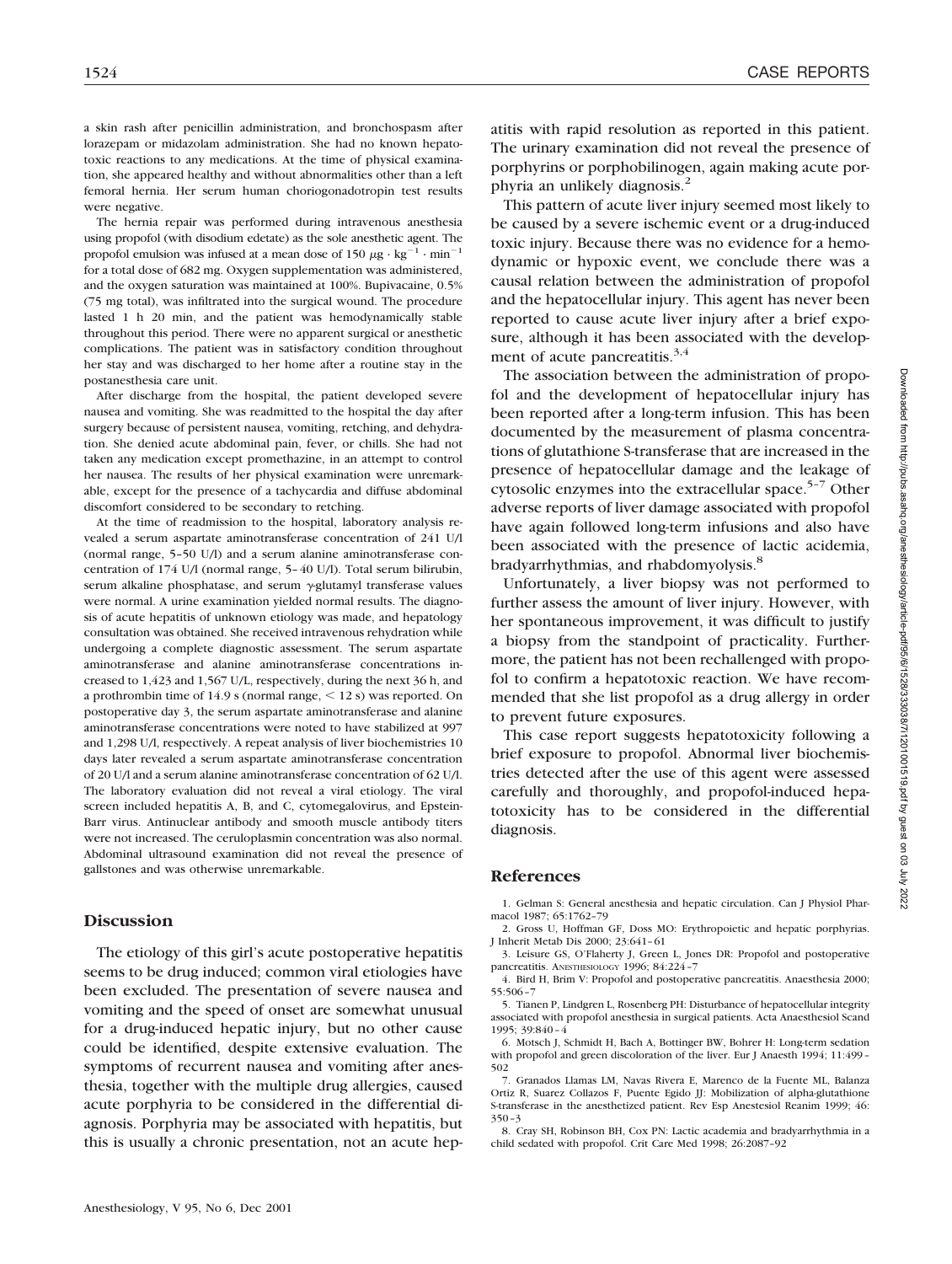# Two Cases of Fatal Thrombosis after Aminocaproic Acid Therapy and Deep Hypothermic Circulatory Arrest

*Michael P. Fanashawe, F.A.N.Z.A.,*\* *Linda Shore-Lesserson, M.D.,*† *David L. Reich, M.D.*‡

POSTOPERATIVE bleeding after cardiopulmonary bypass using deep hypothermic circulatory arrest (DHCA) is a significant cause of morbidity and mortality. The pathogenesis of this hemorrhagic tendency is complex and multifactorial, resulting from hypothermia, consumption of clotting factors, platelet destruction, platelet dysfunction, hyperfibrinolysis, and surgical factors. The use of antifibrinolytic agents, such as aprotinin, -aminocaproic acid (EACA), and tranexamic acid, have been demonstrated to reduce postoperative blood loss and transfusion requirements in cardiac surgery. $1-7$  The benefits of antifibrinolytic use in DHCA are less wellestablished because of anecdotal and retrospective reports of renal dysfunction and thrombosis.<sup>8-14</sup> We present two cases in which patients treated intraoperatively with EACA during aortic replacement surgery presented with massive, fatal aortic thrombosis.

#### **Case Reports**

#### *Case 1*

A 70-yr-old man with previous aortic valve replacement presented several months postoperatively with bacterial endocarditis and an aortic root abscess. He was scheduled for an aortic root replacement (Bentall) procedure using cardiopulmonary bypass (CPB) and DHCA. At the time of surgery, his vital signs were normal; his coagulation, hematology, and biochemical profiles were normal; and he was taking the following medications: spironolactone, furosemide, digoxin, metoprolol, oxacillin, and verapamil. General anesthesia was induced and maintained with midazolam, sufentanil, pancuronium, and isoflurane. Cefazolin (1,000 mg) and vancomycin (1,000 mg) were also administered. Monitoring included standard anesthesia monitoring plus a radial arterial line, a pulmonary artery catheter, jugular bulb saturation monitoring, and transesophageal echocardiography. EACA (150 mg/kg) was administered as a loading dose soon after induction, and a maintenance infusion of 15 mg  $\cdot$  kg<sup>-1</sup>  $\cdot$  h<sup>-1</sup> was continued until after protamine administration.

The patient's intraoperative course was uneventful. Activated clotting time (ACT) was maintained at more than 500 s with bovine lung heparin using an initial dose of 300 U/kg and ACT testing every 30 min thereafter. The Bentall procedure was performed with a mechanical prosthetic aortic valve and composite graft. The aortic root graft was a

Hemashield<sup>®</sup> (Boston Scientific, Oakland, NJ) graft, and the coronary arteries were reimplanted successfully. CPB time was 311 min, DHCA was 25 min, and the patient initially separated successfully from CPB with 5  $\mu$ g · kg<sup>-1</sup> · min<sup>-1</sup> dopamine for inotropic support. Protamine sulphate (7 mg/kg) was administered over 15 min to neutralize a total heparin dose of 700 U/kg. After 5 min of protamine administration, the mean arterial blood pressure decreased to 40 mmHg, and protamine administration was stopped to evaluate the etiology of the severe hypotension. Transesophageal echocardiography revealed a large thrombus, which occupied the entire lumen of the ascending aorta, the aortic arch, and the descending aorta. This thrombus and fibrinous material was also visualized in the left atrium and ventricle (fig. 1). The patient rapidly progressed to cardiac arrest, CPR was commenced, heparin was readministered, and a futile attempt to reinstitute CPB was made. Resuscitative efforts were unsuccessful.

At the time of death, blood sampling was performed to evaluate for the possibility of a previously undiagnosed hypercoagulable state. The patient was negative for anticardiolipin antibodies, anti–thrombin III deficiency, and protein C or S deficiency. Laboratory analysis revealed that the patient had a heterozygous mutation of Factor V, FV:R506Q, also known as Factor V Leiden.

#### *Case 2*

A 76-yr-old woman presented for repair of an ascending aortic aneurysm. At the time of surgery, her vital signs were normal; her coagulation, hematology, and biochemical profiles were normal; and she was taking the following medications: hydroxyzine, furosemide, benazepril hydrochloride, and metoprolol. General anesthesia was induced and maintained with etomidate, midazolam, sufentanil, pancuronium, and isoflurane. Cefazolin (1,000 mg) and vancomycin (1,000 mg) were also administered. Monitoring included standard anesthesia monitoring plus a radial arterial line, a pulmonary artery catheter, jugular bulb saturation monitoring, and transesophageal echocardiography. EACA (150 mg/kg) was administered as a loading dose soon after induction, and a maintenance infusion of 15 mg  $\cdot$  kg<sup>-1</sup>  $\cdot$  h<sup>-1</sup> was continued until after protamine administration. Her intraoperative course was uneventful. ACT was maintained at greater than 500 s with bovine lung heparin using an initial dose of 300 U/kg and ACT testing every 30 min thereafter. The aortic arch graft was a Hemashield® graft. CPB time was 233 min, DHCA was 46 min, and the patient initially separated successfully from bypass using  $5 \mu g \cdot kg^{-1} \cdot min^{-1}$ dopamine.

After separation from CPB, 5 mg/kg protamine sulphate was administered by slow infusion to neutralize a total heparin dose of 500 U/kg. Five units pooled platelet concentrates were administered without incident to treat microvascular bleeding. Forty-one minutes after successful separation from CPB, during transfusion of 1 unit fresh frozen plasma, the patient became profoundly hypotensive. Fresh frozen plasma transfusion was discontinued, and the patient's hemodynamics initially responded to commencement of epinephrine and norepinephrine infusions. A dose of steroids was administered in case anaphylaxis to fresh frozen plasma had caused the hypotension. Transesophageal echocardiography revealed large thrombi in the right atrium, the main pulmonary artery, and the entire lumen of the descending aorta. The patient did not respond to further resuscitative efforts.

Postmortem analysis showed that the patient had normal alleles for Factor V Leiden by prothrombin assay. There was insufficient sera for

<sup>\*</sup> Fellow in Anesthesiology, † Assistant Professor of Anesthesiology, ‡ Professor of Anesthesiology.

Received from the Department of Anesthesiology, Mt. Sinai Medical Center, New York, New York. Submitted for publication March 23, 2001. Accepted for publication July 27, 2001. Supported by the Department of Anesthesiology, Mt. Sinai Medical Center.

Address reprint requests to Dr. Shore-Lesserson: Department of Anesthesiology, Mt. Sinai Medical Center, One Gustave L. Levy Place, New York, New York 10029. Address electronic mail to: linda.shore@mssm.edu. Individual article reprints may be purchased through the Journal Web site, www.anesthesiology.org.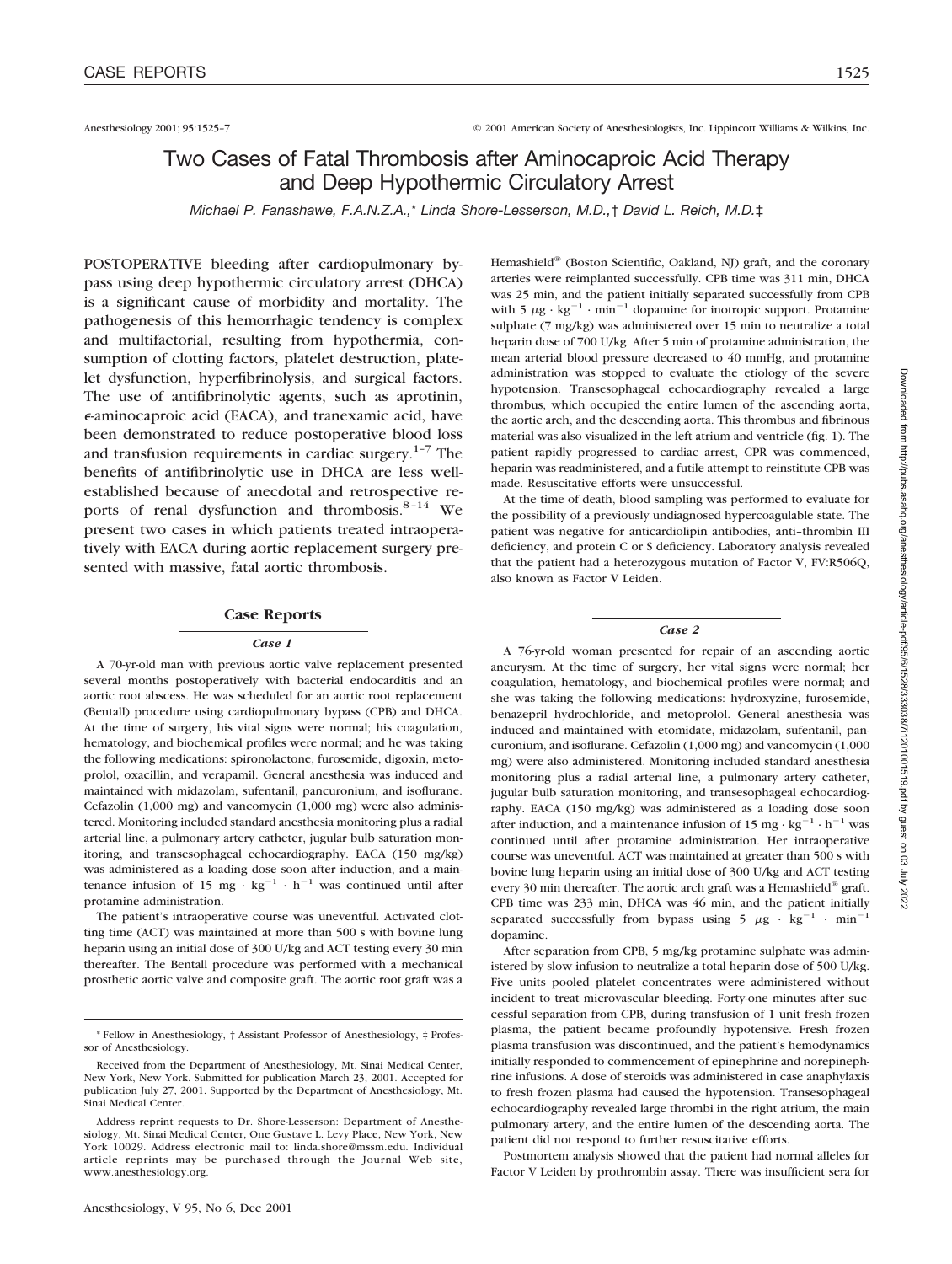

**Fig. 1. Transesophageal echocardiographic image of the left atrium (LA), left ventricle (LV), and ascending aorta (AS AO), showing a large thrombus extending across the mitral valve and aortic valve and completely occluding flow.**

further testing for other causes of previously undiagnosed hypercoagulable states.

## **Discussion**

Blood loss minimization in patients undergoing CPB with DHCA has been attempted with the use of either the lysine analog antifibrinolytic agents (EACA and tranexamic acid) or the nonspecific serine protease inhibitor, aprotinin. The literature suggests that these agents are effective in reducing blood loss after CPB. However, their safety and efficacy in DHCA are controversial because some reports suggest that thrombotic events and renal dysfunction are potential risks that outweigh any benefits. $9-12,14-18$  The risks of thrombosis in DHCA have prompted some clinicians to stop using aprotinin in these patients. Others recommend using aprotinin after deep hypothermia and circulatory arrest have been completed.<sup>13</sup> Specifically, aprotinin has been reported to be associated with renal glomerular thrombi<sup>14</sup> and other thrombi<sup>19</sup> in CPB both with and without DHCA. Careful analysis of these events has more accurately attributed them to inadequate heparinization, inappropriate aprotinin dosing regimes, or flawed study methodology. $10-$ 12,14,17,19,20 There are fewer reports of catastrophic thrombotic events using EACA or tranexamic acid, but it is unclear whether these events are truly less frequent or underreported. $^{21}$  One case report describes massive thrombosis after a hypovolemic cardiac arrest in a patient treated with EACA while undergoing  $CPB<sup>22</sup>$  Another report of fatal aortic thrombosis occurred in a neonate treated with EACA during extracorporeal life support.<sup>23</sup> Data regarding the use of the lysine analogs EACA or tranexamic acid given during DHCA are even more scarce and inconclusive about safety outcomes.<sup>9</sup>

-Aminocaproic acid is a lysine analog that inhibits fibrinolysis by attaching to lysine binding sites on plasminogen and plasmin, thereby inhibiting their activities. In secondary fibrinolysis states, such as that which occurs during CPB, EACA may potentially precipitate a prothrombotic state with unopposed coagulation.<sup>24,25</sup>

The two cases that we present suggest that certain patients may be prone to thrombosis when given lysine analog antifibrinolytic agents during DHCA. In both of our patients, Hemoshield® aortic grafts were used. These grafts are collagen-impregnated and have hemostatic properties but have not been associated with acute aortic intravascular thrombosis.<sup>26,27</sup> Though we did monitor ACT to assure adequate anticoagulation during CPB, we did not measure or maintain a specific heparin concentration. It is possible that a combination of disseminated intravascular coagulation after hypothermic CPB, the use of an antifibrinolytic agent, low heparin concentrations, and the presence of hemostatic graft material combined to produce the hypercoagulable state that led to the fatal thrombotic events in these two patients. In the first patient, the presence of a heterozygous mutation associated with hypercoagulability (Factor V Leiden) was almost certainly contributory.

Factor V Leiden is reported to occur in 3–5% of the population and is associated with hypercoagulable states. This abnormality produces a resistance to activated protein C, which is involved in anticoagulation and thrombolysis. The use of an antifibrinolytic agent in the presence of abnormal thrombolysis could be expected possibly to enhance the likelihood of thrombosis.

Both patients received a standard 300-U/kg dose of heparin and had ACT monitoring every 30 min. Although the ACT was maintained at more than 500 s, in profound hypothermia, ACT correlates poorly with plasma heparin concentrations.28,29 This is our standard method of heparin management in a referral center in which we perform hundreds of DHCA operations per year. How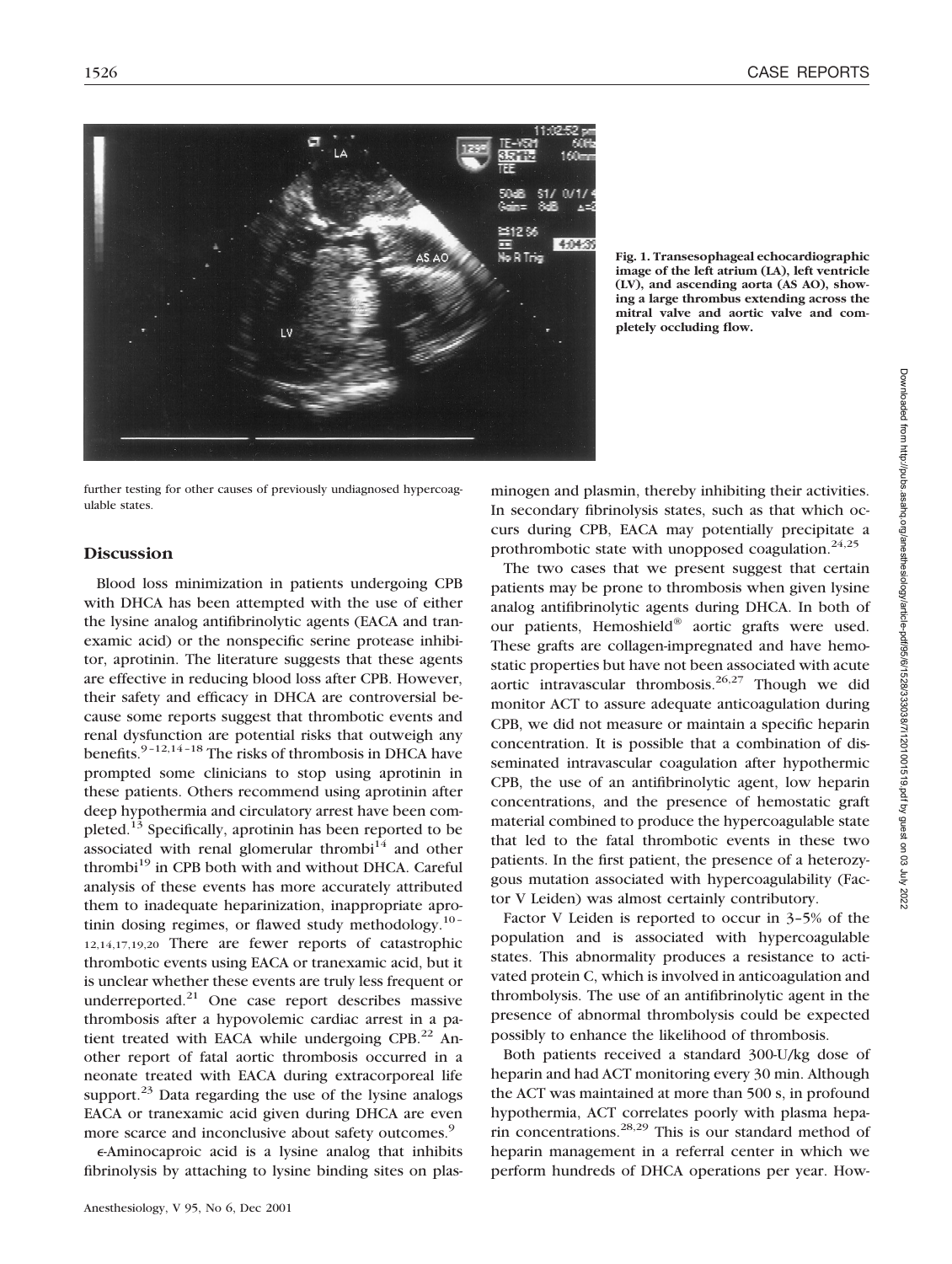ever, it is possible that low heparin concentrations were present in each patient and that the development of a subclinical disseminated intravascular coagulation contributed to the postprotamine fatal thrombotic events.28,29 The optimal ACT and heparin management protocol in the presence of antifibrinolytic therapy and DHCA remains unknown.

In summary, we have presented two cases of fatal thrombosis after EACA administration and DHCA. Previously, such cases had only been described with aprotinin usage. These cases provide a warning that the lysine analogs may also cause unopposed coagulation by virtue of their antifibrinolytic properties, especially in patients who have a second risk factor for thrombosis. Screening for subclinical procoagulant states, such as Factor V Leiden abnormality, is costly but may be considered in patients undergoing DHCA in which the use of antifibrinolytics is planned. The optimal heparin dosage and maintenance in this patient group also need to be further investigated. The benefits of reduced blood loss need to be carefully weighed against the risks of intravascular thrombosis when selecting an anesthetic and surgical plan for aortic surgery using deep hypothermic circulatory arrest.

### **References**

1. Munoz JJ, Birkmeyer NJ, Birkmeyer JD, O'Connor GT, Dacey LJ: Is epsilonaminocaproic acid as effective as aprotinin in reducing bleeding with cardiac surgery? A meta-analysis. Circulation 1999; 99:81–9

2. Laupacis A, Fergusson D: Drugs to minimize perioperative blood loss in cardiac surgery: Meta- analyses using perioperative blood transfusion as the outcome. The International Study of Peri-operative Transfusion (ISPOT) Investigators. Anesth Analg 1997; 85:1258–67

3. Bennett-Guerrero E, Sorohan JG, Gurevich ML, Kazanjian PE, Levy RR, Barbera AV, White WD, Slaughter TF, Sladen RN, Smith PK, Newman MF: Cost-benefit and efficacy of aprotinin compared with  $\epsilon$ -aminocaproic acid in patients having repeated cardiac operations: A randomized, blinded clinical trial. ANESTHESIOLOGY 1997; 87:1373–80

4. Shore-Lesserson L, Reich DL, Silvay G, Griepp RB: Hemostasis in aortic and cardiothoracic surgery. J Card Surg 1997; 12:232-

5. Landymore RW, Murphy JT, Lummis H, Carter C: The use of low-dose aprotinin, epsilon-aminocaproic acid or tranexamic acid for prevention of mediastinal bleeding in patients receiving aspirin before coronary artery bypass operations (letter). Eur J Cardiothorac Surg 1997; 11:798–800

6. Shore-Lesserson L, Reich DL, Vela-Cantos F, Ammar T, Ergin MA: Tranexamic acid reduces transfusions and mediastinal drainage in repeat cardiac surgery. Anesth Analg 1996; 83:18–26

7. Horrow JC, Hlavacek J, Strong MD, Collier W, Brodsky I, Goldman SM, Goel IP: Prophylactic tranexamic acid decreases bleeding after cardiac operations. J Thorac Cardiovasc Surg 1990; 99:70–4

8. Blauhut B, Gross C, Necek S, Doran JE, Spath P, Lundsgaard-Hansen P: Effects of high-dose aprotinin on blood loss, platelet function, fibrinolysis, complement, and renal function after cardiopulmonary bypass. J Thorac Cardiovasc Surg 1991; 101:958–67

9. Eaton MP, Deeb GM: Aprotinin versus epsilon-aminocaproic acid for aortic surgery using deep hypothermic circulatory arrest. J Cardiothorac Vasc Anesth 1998; 12:548–52

10. Ehrlich M, Grabenwoger M, Cartes-Zumelzu F, Luckner D, Kovarik J, Laufer G, Kocher A, Konetschny R, Wolner E, Havel M: Operations on the thoracic aorta and hypothermic circulatory arrest: Is aprotinin safe? J Thorac Cardiovasc Surg 1998; 115:220–5

11. Goldstein DJ, DeRosa CM, Mongero LB, Weinberg AD, Michler RE, Rose EA, Oz MC, Smith CR: Safety and efficacy of aprotinin under conditions of deep hypothermia and circulatory arrest. J Thorac Cardiovasc Surg 1995; 110:1615–21, 1621–2

12. Parolari A, Antona C, Alamanni F, Spirito R, Naliato M, Gerometta P, Arena V, Biglioli P: Aprotinin and deep hypothermic circulatory arrest: there are no benefits even when appropriate amounts of heparin are given. Eur J Cardiothorac Surg 1997; 11:149–56

13. Rooney SJ, Pagano D, Bognolo G, Wong C, Bonser RS: Aprotinin in aortic surgery requiring profound hypothermia and circulatory arrest. Eur J Cardiothorac Surg 1997; 11:373–8

14. Sundt TM III, Kouchoukos NT, Saffitz JE, Murphy SF, Wareing TH, Stahl DJ: Renal dysfunction and intravascular coagulation with aprotinin and hypothermic circulatory arrest. Ann Thorac Surg 1993; 55:1418–24

15. Heindel SMM, Freid E, Valley R, White G, Norfleet E: Fatal thrombosis associated with a hemi-fontan procedure, heparin-protamine reversal, and aprotinin. ANESTHESIOLOGY 2001; 94:369–71

16. Westaby S, Katsumata T: Aprotinin and vein graft occlusion–the controversy continues (editorial). J Thorac Cardiovasc Surg 1998; 116:731–3

17. Okita Y, Takamoto S, Ando M, Morota T, Yamaki F, Kawashima Y: Is use of aprotinin safe with deep hypothermic circulatory arrest in aortic surgery? Investigations on blood coagulation. Circulation 1996; 94:II177–81

18. Okita Y, Takamoto S, Ando M, Morota T, Yamaki F, Matsukawa R, Kawashima Y: Coagulation and fibrinolysis system in aortic surgery under deep hypothermic circulatory arrest with aprotinin: The importance of adequate heparinization. Circulation 1997; 96:II-376–81

19. Cosgrove DM III, Heric B, Lytle BW, Taylor PC, Novoa R, Golding LA, Stewart RW, McCarthy PM, Loop FD: Aprotinin therapy for reoperative myocardial revascularization: A placebo-controlled study. Ann Thorac Surg 1992; 54: 1031–6, 1036–8

20. Gitter R, Alivizators P, Capehart J, Ramsay M, Jett GK: Aprotinin and aortic cannula thrombosis. J Thorac Cardiovasc Surg 1996; 112:537–8

21. Moser KM, Cantor JP, Olman M, Villespin I, Graif JL, Konopka R, Marsh JJ, Pedersen C: Chronic pulmonary thromboembolism in dogs treated with tranexamic acid. Circulation 1991; 83:1371–9

22. Royston D: A case for aprotinin in patients having deep hypothermic circulatory arrest. J Card Surg 1997; 12:214–20, 220–1

23. Hocker JR, Saving KL: Fatal aortic thrombosis in a neonate during infusion of epsilon-aminocaproic acid. J Pediatr Surg 1995; 30:1490–2

24. Saffitz JE, Stahl DJ, Sundt TM, Wareing TH, Kouchoukos NT: Disseminated intravascular coagulation after administration of aprotinin in combination with deep hypothermic circulatory arrest. Am J Cardiol 1993; 72:1080–2

25. Royston D: Blood-sparing drugs: Aprotinin, tranexamic acid, and epsilonaminocaproic acid. Int Anesthesiol Clin 1995; 33:155–79

26. Mohamed MS MM, Kakkar VV: Thrombogenicity of heparin and nonheparin bound arterial prostheses: An in vitro evaluation. J R Coll Surg Edinb 1998; 43:155–7

27. Hirt S DD, Siclari R, Rohde R, Haverich A: Collagen presealed or uncoated aortic bifurcation Dacron prosthesis: A 5 year clinical follow-up study. Thorac Cardiovasc Surg 1991; 39:365–70

28. Shirota K, Watanabe T, Takagi Y, Ohara Y, Usui A, Yasuura K: Maintenance of blood heparin concentration rather than activated clotting time better preserves coagulation system in hypothermic cardiopulmonary bypass. Artif Organs 2000; 24:49–56

29. Despotis GJ, Joist JH: Anticoagulation and anticoagulation reversal with cardiac surgery involving cardiopulmonary bypass: An update. J Cardiothorac Vasc Anesth 1999; 13:18–29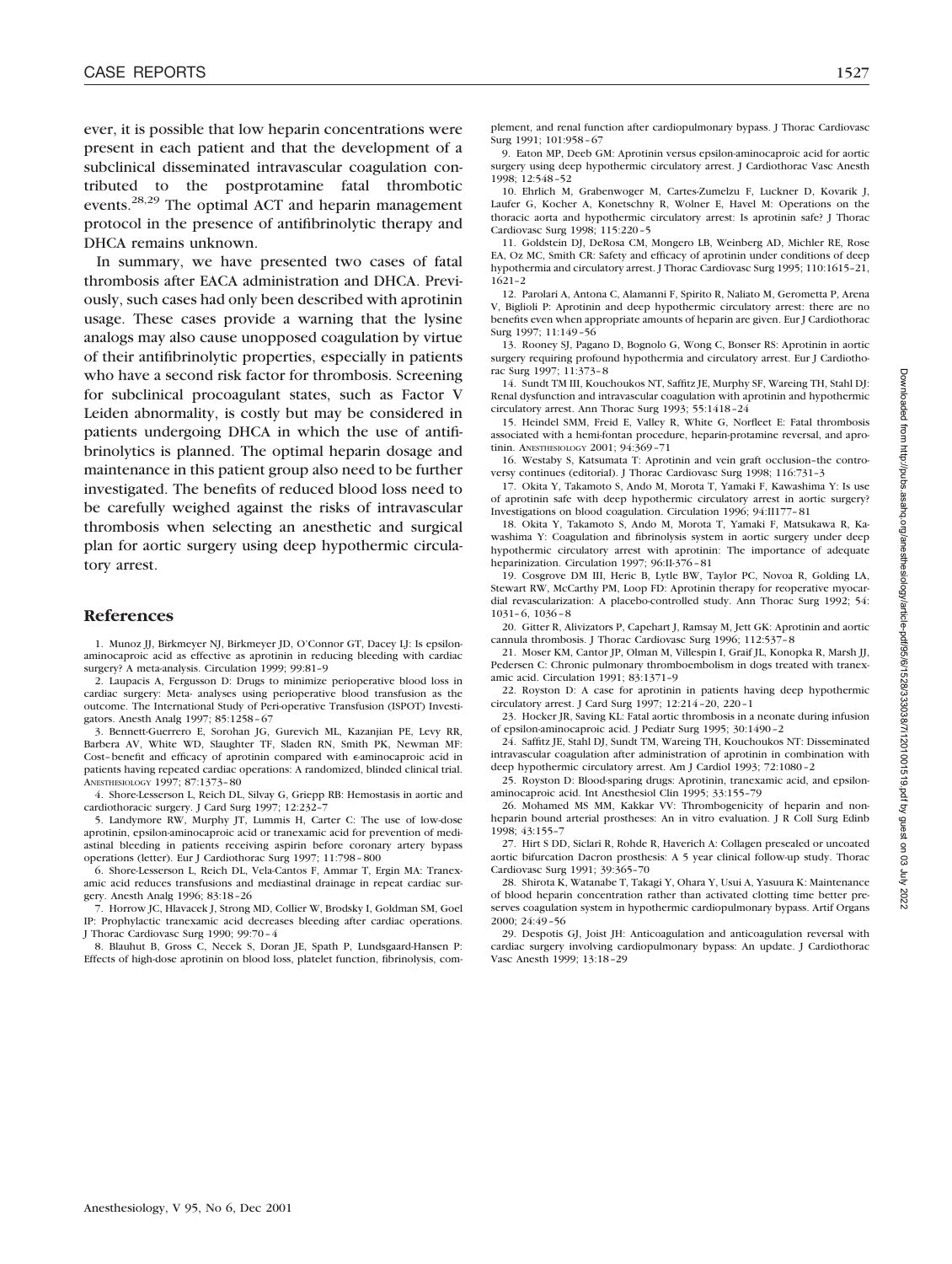Anesthesiology 2001; 95:1528–30 © 2001 American Society of Anesthesiologists, Inc. Lippincott Williams & Wilkins, Inc.

# A Novel Method of One-lung Isolation Using a Double Endobronchial Blocker Technique

*David Amar, M.D.,*\* *Dawn P. Desiderio, M.D.,*† *Manjit S. Bains, M.D.,*‡ *Roger S. Wilson, M.D.*§

THE use of endobronchial blockers to provide one-lung isolation during anesthesia for thoracic surgery has been previously described.<sup>1</sup> Based on clinical experience, the primary disadvantage of this technique is the potential for the endobronchial blocker to become dislodged and obstruct the trachea. $<sup>2</sup>$  This is especially true when the</sup> blocker is placed in the right mainstem bronchus. We present our experience with a double endobronchial blocker (DEB) technique that effectively deals with this problem.

#### **Case Report**

A 69-yr-old man weighing 92 kg with carcinoma of the esophagus was scheduled to undergo flexible esophagoscopy and bronchoscopy, followed by an Ivor-Lewis esophagectomy through laparotomy and right thoracotomy incisions. It is our practice to provide early postoperative ventilatory support for such patients. Therefore, use of a double-lumen endotracheal tube (DLT) would require that we exchange the DLT with a single-lumen tube again at the end of surgery. This procedure involves a risk, albeit small, of aspiration. Therefore, a decision was made to use an endobronchial blocker placed externally to the single lumen endotracheal tube to avoid further airway manipulation before and after the operation.

Anesthesia was induced using sodium thiopental, fentanyl, and succinylcholine and maintained with isoflurane in oxygen, fentanyl, and pancuronium. The patient's trachea was intubated with an 8/14-French Fogarty Occlusion Catheter (Baxter Healthcare Co., Irvine, CA) and then with an 8.0-mm-ID standard endotracheal tube. After bronchoscopy and esophagoscopy, the surgeon decided to enter the thorax before entering the abdomen because the trachea seemed to be compressed by the esophageal carcinoma, possibly rendering the patient unresectable. This approach would spare the need for the abdominal incision. With the aid of a 4.1-mm-OD fiberscope (Olympus LF-GP; Olympus Optical Co., Ltd., Tokyo, Japan) the Fogarty catheter was

Additional material related to this article can be found on the ANESTHESIOLOGY Web site. Go to the following address, click on Enhancements Index, and then scroll down to find the appropriate article and link. http://www.anesthesiology.org ♠

positioned in the right mainstem bronchus and later inflated under direct vision with 5 ml air at the start of the right thoracotomy. When the lung was visualized through the surgical incision, it was obvious that there was unsatisfactory one-lung isolation with full lung expansion. Multiple attempts to position the endobronchial blocker in the right mainstem bronchus to occlude the right upper lobe orifice were unsuccessful. It was then decided to advance the endobronchial blocker into the bronchus intermedius and inflate the balloon with 4 ml air. A Cook airway adapter (Cook Critical Care, Bloomington, IN) was used to introduce a second 8/14-French Fogarty catheter through the endotracheal tube and position it in the orifice of the right upper bronchus without difficulty and inflate the balloon with 3 ml air (figs. 1A, 1B, and 2A). One-lung isolation was accomplished, and surgery proceeded without further interruption. Unfortunately, the carcinoma was contiguous with the aorta, and further attempts to resect were abandoned. The remainder of the patient's anesthetic procedure and recovery were uneventful.

### **Additional Experience**

After the initial experience with this patient, we have used the DEB technique in eight patients undergoing esophageal or pulmonary resection. Lung isolation was accomplished without difficulty in all patients. We subsequently modified our approach in six other patients undergoing thoracic surgery. We tested the feasibility of inserting both endobronchial blockers through an 8.0- or 9.0-mm-ID single-lumen standard endotracheal tube, as shown in figure 2B. One of these patients required an awake fiberoptic intubation for a history of difficult intubation. We measured airway peak and plateau pressures in this patient whose trachea was intubated with an 8.0-mm-ID standard endotracheal tube: 24 and 15 cm  $H<sub>2</sub>O$  at baseline, 30 and 18 cm  $H<sub>2</sub>O$  with both endobronchial blockers in place, and  $42$  and  $22$  cm  $H<sub>2</sub>O$  with both blockers and a 4.1-mm-OD Olympus LF-GP fiberscope placed intraluminally, respectively. None of the patients had difficult ventilation or oxygenation due to the presence of both endobronchial blockers.

## **Discussion**

We have presented the DEB technique as an alternative method to the DLT to provide one-lung isolation. Our initial goal was to minimize the potential risk for aspiration and airway trauma at the conclusion of esophageal surgery. The patient presented in this report seemed to have a short right mainstem bronchus, a condition that may be found in approximately 10% of the population.<sup>3</sup> In addition,  $0.4 - 2\%$  of patients have a right upper lobe orifice arising at or above the level of the

<sup>\*</sup> Associate Professor of Anesthesiology, † Associate Professor of Clinical Anesthesiology, § Professor and Chairman of Anesthesiology, Departments of Anesthesiology and Critical Care, ‡ Professor of Clinical Surgery, Department of Surgery.

Received from the Departments of Anesthesiology and Critical Care Medicine and Surgery, Memorial Sloan-Kettering Cancer Center and Weill Medical College of Cornell University, New York, New York. Submitted for publication April 18, 2001. Accepted for publication July 27, 2001. Support was provided solely from institutional and/or departmental sources.

Address reprint requests to Dr. Amar: Memorial Sloan-Kettering Cancer Center, 1275 York Avenue, M304, New York, New York 10021. Address electronic mail to: amard@mskcc.org. Individual article reprints may be purchased through the Journal Web site, www.anesthesiology.org.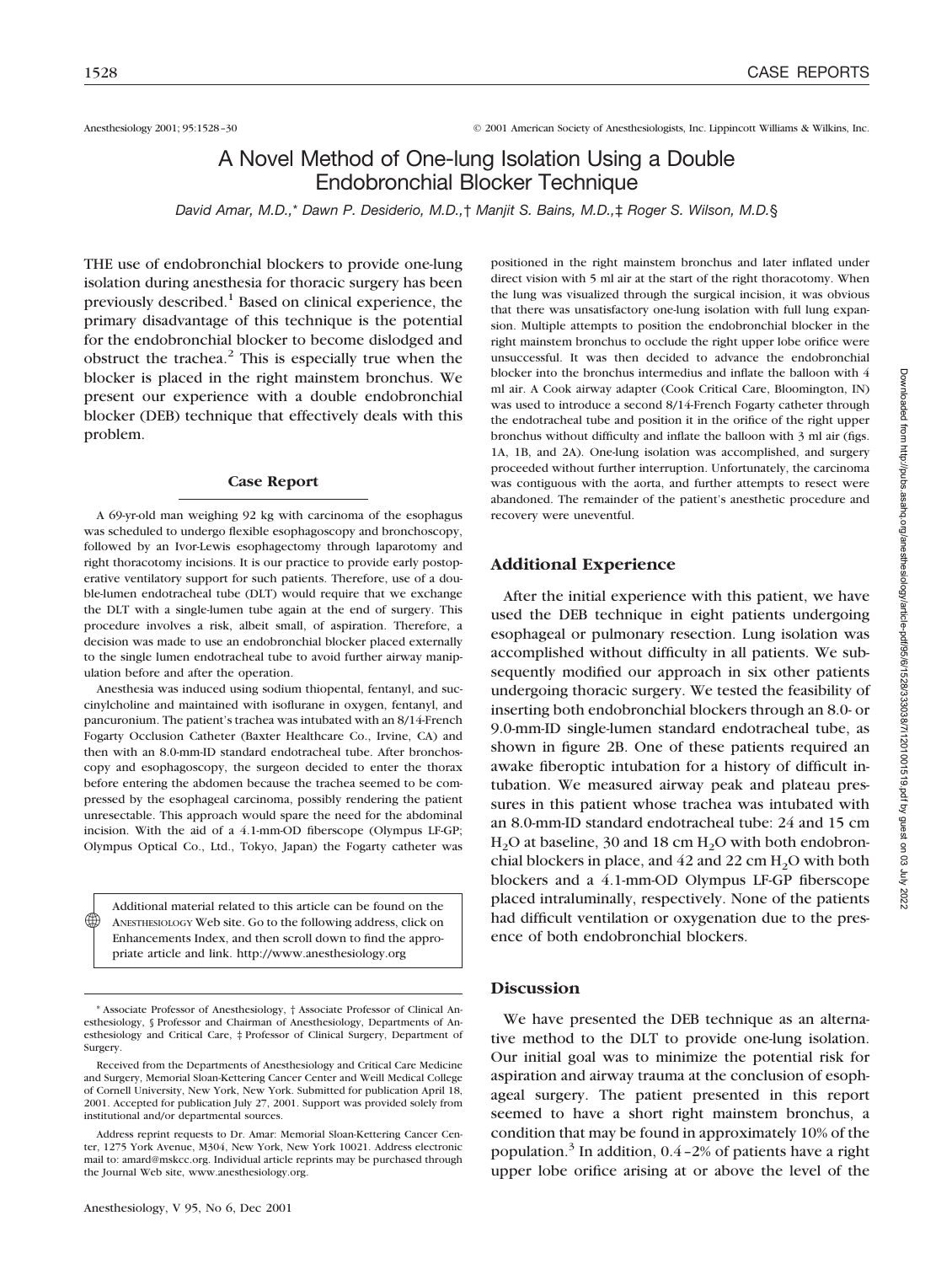

**Fig. 1. Fiberoptic views of the double endobronchial blockers from above the carina (***A***) and right mainstem bronchus (***B***). (These figures appear in color in the Web Enhancement.)**

carina. Both of these anatomic variations can account for failure of a single endobronchial blocker technique to provide complete one-lung isolation. Other examples of extensive operations in which one-lung isolation is routinely used with a DLT and commonly require a period of postoperative mechanical ventilation with a single-lumen endotracheal tube include major pulmonary resection, thoracoabdominal aortic reconstruction, and extensive thoracolumbar spine fusion. We subsequently extended our experience with the DEB technique and found that it provided satisfactory one-lung isolation in



**Fig. 2. Schematic of the double endobronchial blocker technique. (***A***) One blocker is external to a standard endotracheal tube, and the second blocker and fiberscope together are intraluminal. (***B***) Both blockers and the fiberscope are positioned within the endotracheal tube.**

patients undergoing minimally invasive or major thoracic surgery. DLTs are frequently used to provide onelung isolation during cardiothoracic and other surgery. However, there are situations in which the anesthesiologist may elect to place a DLT and, even with much expertise, may be forced to abandon its use in cases when it is difficult or impossible to do so because of unanticipated anatomical constraints. $4,5$  Also, patients requiring an awake fiberoptic intubation for a known difficult airway present a challenge for DLT placement. Use of the DEB technique in these clinical situations offers the advantage of instrumenting the airway with a smaller endotracheal tube and, if required, avoiding the need to replace the DLT at the end of surgery for any reason.

The use of selective lobar blockade in adults has been reported to improve arterial oxygenation during onelung ventilation in some patients undergoing thoracic surgery.<sup>6</sup> Our DEB technique could also be considered for selective lobar blockade in adults who have marginal pulmonary function reserve in which complete isolation of the left or right lung would cause hypoxemia or in situations in which the surgeon does not need more than selective lobar blockade to accomplish the desired operation. In fact, using the DEB technique for video-